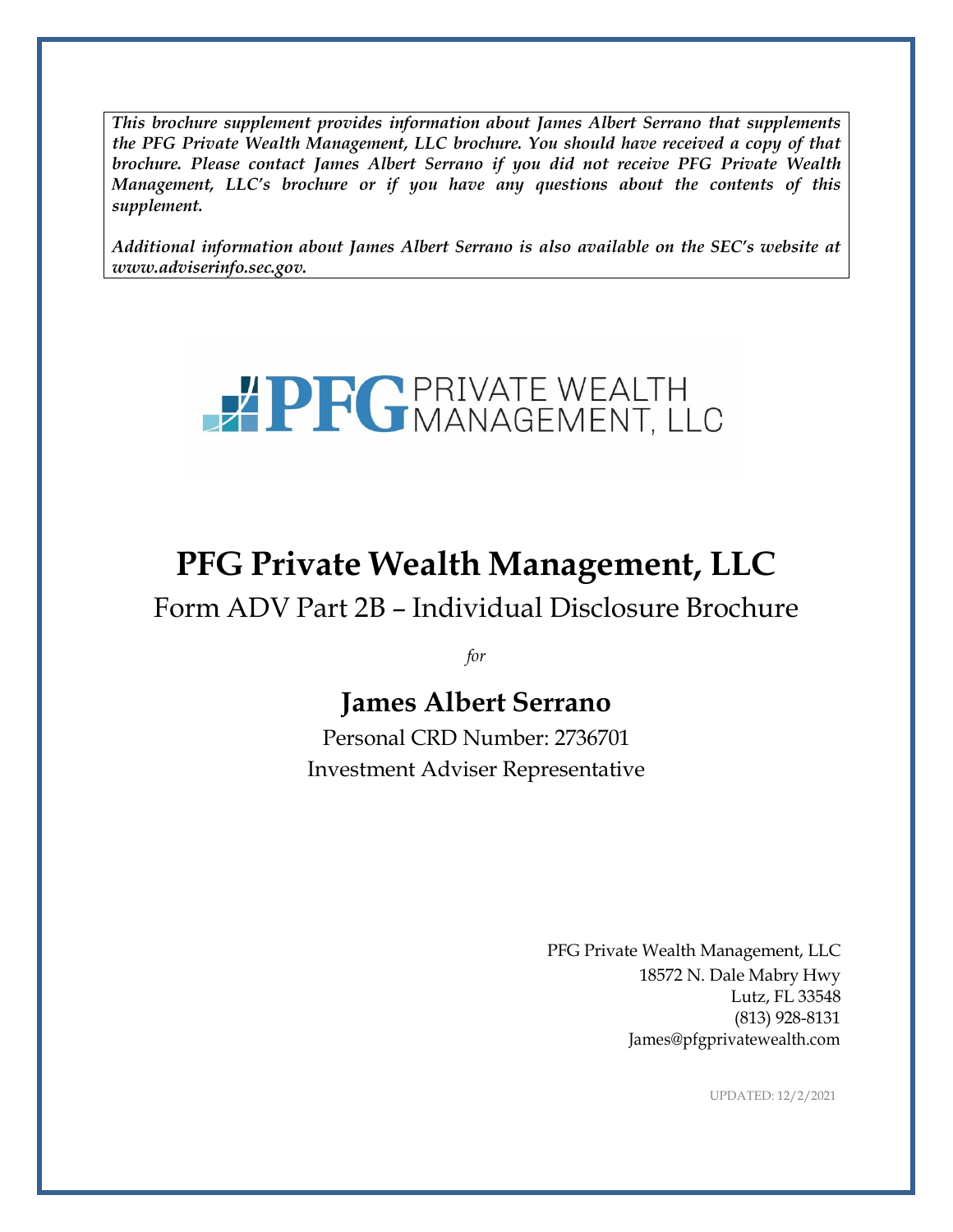# **Item 2: Educational Background and Business Experience**

**Name:** James Albert Serrano **Born:** 1974

**Educational Background and Professional Designations:**

## **Education:**

James Albert Serrano has not received any higher education degrees after high school.

## **Business Background:**

| $03/2016$ - Present | <b>Investment Adviser Representative</b><br>PFG Private Wealth Management, LLC |
|---------------------|--------------------------------------------------------------------------------|
| $04/2016$ - Present | Owner<br>Serrano & Serrano LLC DBA Pinot's Palette                             |
| $01/2003$ – Present | Landlord<br>Landlord                                                           |
| $10/2008 - 02/2016$ | Director of Business Development<br><b>ARS Wealth Advisor</b>                  |
| $10/2008 - 02/2016$ | <b>Investment Adviser Representative</b><br>Anderson, Riley & Spoor, PA        |
| $01/1998 - 10/2008$ | Associate<br>TD Warehouse Investor Services, Inc.                              |
| $11/1996 - 10/2008$ | Branch Manager<br><b>TD</b> Ameritrade                                         |